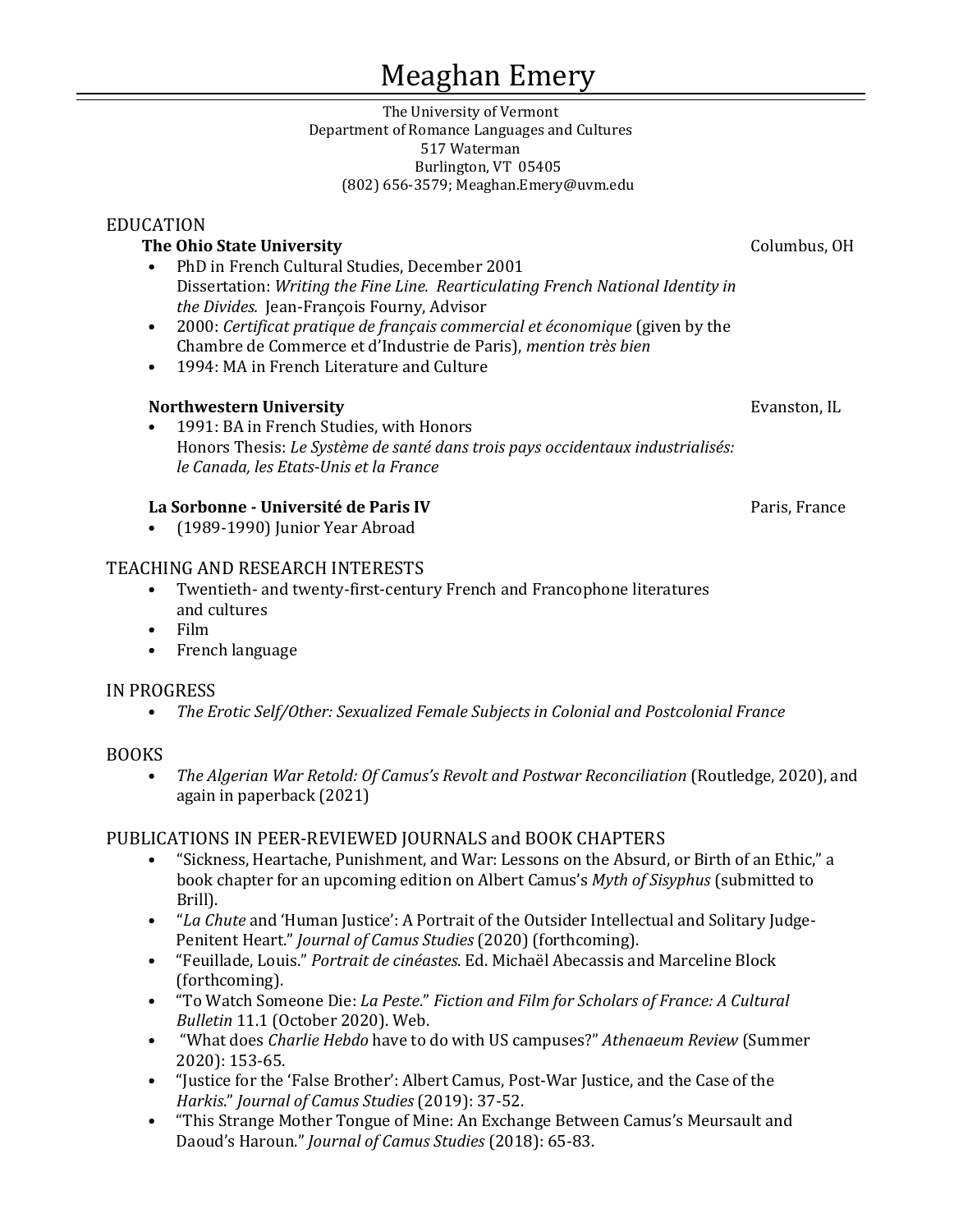- "The Abstraction of Self, Exile in France." In *Albert Camus Aujourd'hui: De L'Etranger au Premier homme*. In *Currents in Comparative Romance Languages and Literatures*. Vol. 201. Ed. Tamara Alvarez-Detrell and Michael G. Paulson. New York: Peter Lang, 2012: 97- 110.
- "Michel Hazanavicius's *The Artist*: A New French Cinema Golden Age?" *Berfrois.com*. (March 26, 2012). Web.
- "Giono's Popular Front: *la joie au grand air, idéologie réactionnaire*? "*French Historical Studies* 33.4 (Fall 2010): 575-603.
- "Immigration, Europe, and the Sarkozian Concept of *Fraternité*.*" French Cultural Studies* 21.2 (May 2010): 1-15.
- "Nicolas Sarkozy's Historical and Political Transgressions: *au service de la République*?" *Contemporary French Civilization* 34.1 (Winter/Spring 2010): 1-18.
- "The Limits to Love and Desire." *The Bulletin of the Center for Holocaust Studies* 13.2 (Spring 2009): 10-12.
- "Cultural Studies and the Dual Requirement of Reading." *Profession 2008*: Letters.
- "Jean Giono: The Personal Ethics of an Author Writing Under the Occupation." *The Journal of European Studies* 38.3 (2008): 277-310.
- "*Mina Tannenbaum* as the Epilogue to the Shoah: Bearing Witness to the Death of French Jewry." *The French Review* 80.3 (February 2007): 650-62.
- "Irène Némirovsky: Right-Wing, Jewish, French." *The Bulletin of the Center for Holocaust Studies* 10.2 (Spring 2006): 1-3.
- "Azouz Begag's *Le Gone du Chaâba* : Discovering the *Beur* Subject in the Margins." *The French Review* 77.6 (May 2004): 1151-64.
- "Le 11 septembre 2001. Commentaire et revue de presse," with Jean-François Fourny. *Contemporary French Civilization* 26.1 (Winter/Spring 2002): 111-23.
- "The Struggle for (Sexual) Being in Simone de Beauvoir's *L'Invitée*." *Simone de Beauvoir Studies* 15 (1998-1999): 83-95.

### OTHER PUBLISHED WORK IN PEER-REVIEWED JOURNALS<br>Of Historical Hindsight and Oversight, and Why R

• "Of Historical Hindsight and Oversight, and Why Reopening Giono's Case Is a Worthy Endeavor." *H-France Salon*. 2.1 (2010). University of Minnesota. *n.d.* Web.

### OTHER SCHOLARLY WORK

• Videotaped Interview on the topic of Simone de Beauvoir's relationship with Nelson Algren for documentary *Nelson Algren: The Road is Nothing, the Road is All*. Dir. Denis Mueller. With Kurt Vonnegut and Studs Terkell. (premiered in Chicago, November 2014).

# REVIEWS • T

- *The Scramble for Europe: Young Africa on its Way to the Old Continent*, Stephen Smith. *Athenaeum Review* (forthcoming)
- *Staging France Between the World Wars: Performance, Politics, and the Transformations of the Theatrical Canon*, Susan McCready. *The French Review* (forthcoming).
- "Memories Written on the Body: Review of Annie Ernaux, *The Years*." Trans. Alison L Strayer. *Athenaeum Review* 1 (Fall 2018): 71-74.
- *The Némirovsky Question*, Susan Rubin Suleiman. *The French Review* 92.1 (October 2018): 267-68.
- *Albert Camus: Citoyen du Monde*, Sophie Doudet, Marcelle Mahasela, Pierre-Louis Rey, Agnès Spiquel, Maurice Weyembergh, and *Albert Camus, le souci des autres*, Ève Morisi. *The French Review* 89.3 (2015): 232-33.
- *Rereading Lyotard*, Heidi Beichis and Rob Shields, eds. *Contemporary French Civilization* 39.2 (2014): 263-64.
- *France, Film, and the Holocaust: From le génocide to la shoah*, by Ferzina Banaji. *Journal of European Studies* 43.3 (September 2013): 262-63.
- *Taking French Feminism to the Streets: Fadela Amara and the Rise of Ni Putes Ni Soumises*, Brittany Murray and Diane Perpich, eds. *Contemporary French Civilization* 37.2-3 (2012): 338-39.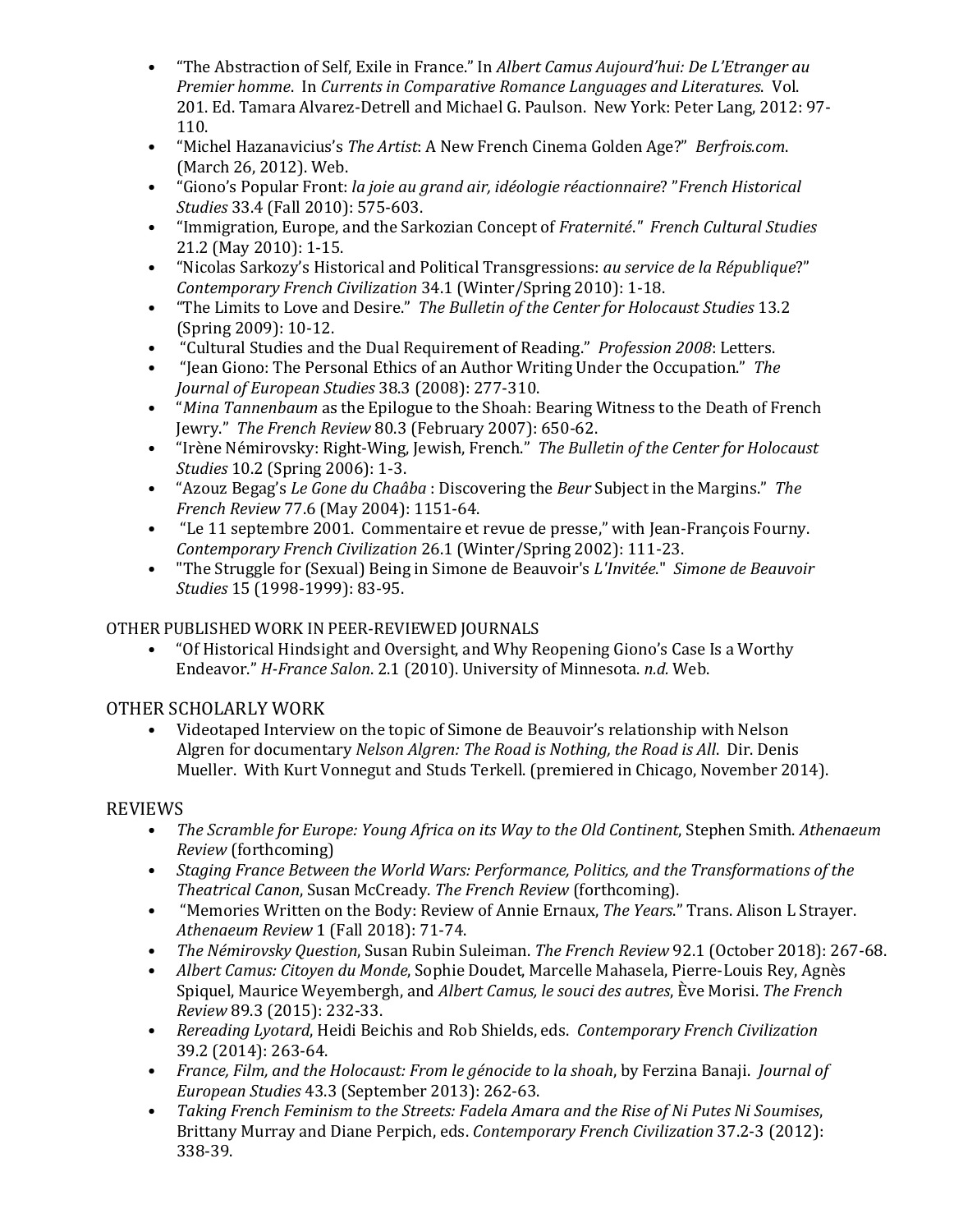- *After the Fall: War and Occupation in Irène Némirovsky's* Suite Française, by Nathan Bracher. *Journal of European Studies* 42.1 (March 2012): 90-91.
- *The Jewish Women of Ravensbrück Concentration Camp*, by Rochelle G. Saidel. *The Bulletin of the Center for Holocaust Studies* 9.1 (Fall 2004): 10, 15.
- *Le Dernier Livre du siècle: deux Américains enquêtent sur l'intelligentsia française au tournant du siècle*, by Peter Schulman and Mischa Zabotin, eds. *Contemporary French Civilization* 27.1 (Winter/Spring 2003): 179-81.
- *French Film: Texts and Contexts*, by Susan Hayward and Ginette Vincendeau, eds. *L'Esprit Créateur* 42.3 (Fall 2002): 92.
- *Taos Amrouche, Romancière*, by Denise Brahimi. *Research in African Literatures* 30.3 (Fall 1999): 224-27.

## TRANSLATIONS<br>Co-trans

- Co-translator, "Pierre Bourdieu and Literature." By Jacques Dubois. *SubStance* 29.3 (2000): 84-102.
- "Bourdieu's Uneasy Psychoanalysis." By Jean-François Fourny. *SubStance* 29.3 (2000): 103-12.
- Jean Paul Koenig's rev. of *J.J. Rabearivelo, Literature and Lingua Franca in Colonial Madagascar*, by Moradewun Adejunmobi. *Research in African Literatures* 30.2 (Summer 1999): 232-33.
- Co-translator, "The Blank Spaces of Interculturality." By Dominique D. Fisher. *Research in African Literatures* 28.4 (Winter 1997): 85-100.

# PAPERS GIVEN and CHAIRED SESSIONS<br>*• La Chute* (1956) and Justice: A Point

- "*La Chute* (1956) and Justice: A Portrait of the Outsider Intellectual." Albert Camus Society Conference (online, October 23-24, 2020)
- "Justice for the 'False Brother': Albert Camus, Post-War Justice, and the Case of the *Harkis*." Albert Camus Society Conference (Dublin, Ireland, October 25-26, 2019)
- "From the Hottentot Venus to Pauline: The Art of Irony as a Strategy For the Post-colonial Subject." 2019 Contemporary French Civilizations conference (Tucson, AZ, August 29-31, 2019)
- "To Fly Like a Bird: *Le Roman de Pauline*." American Comparative Literature Association Annual Meeting (Georgetown University, Washington, D.C., March 7-10, 2019)
- "What does *Charlie Hebdo* have to do with US campuses?" 2018 AAUP Annual Conference (Arlington, VA, June 13-17, 2018)
- "French satire and the State of Free Speech Rights in an Age of Pluralism." 2016 MLA Annual Convention (Austin, TX, January 7-10, 2016)
- "Albert Camus and Dr. Roger Le Forestier: An Initiation to Resistance," Western Society for French History Annual Conference (Chicago, IL, November 5-7, 2015)
- "Free Speech Rights: France as a Case in Point." 40 Years of Contemporary French Civilization Conference (Baltimore, MD, September 3-5, 2015)
- "The political currency of Albert Camus in 21st-century France." 20th- /21st-Century French Studies International Colloquium (Baton Rouge, LA, April 25-28, 2015)
- "Having the Last Word: Marc Ferro and the Historical Record of Philippe Pétain." Silence After Violence International Conference (Bloemfontein, South Africa, May 22-23, 2014)
- "The Self on Trial: Albert Camus vs. the Young Rebel, Meursault, and Jacques Cormery." 2014 MLA Annual Convention (Chicago, IL, January 9-12, 2014)
- Session Chair: "Marguerite Duras Centennial: The Loss of Innocence." 2014 MLA Annual Convention (Chicago, IL, January 9-12, 2014)
- "One and Different: Bringing Our Ethnic Minorities to the Center." Society for French Historical Studies 59th Annual Meeting (Cambridge, MA, April 4-6, 2013)
- "Cleaning Up Our Act: The Catholicization of Youth Programs Post-Vichy." Western Society for French History 40<sup>th</sup> Annual Conference (Banff Centre, Alberta, Canada, October 11-13, 2012)
- "Controversial Claims on French History: Rachid Bouchareb's *Indigènes* and *Hors-la-loi*." Society for French Historical Studies 58th Annual Meeting (University of Southern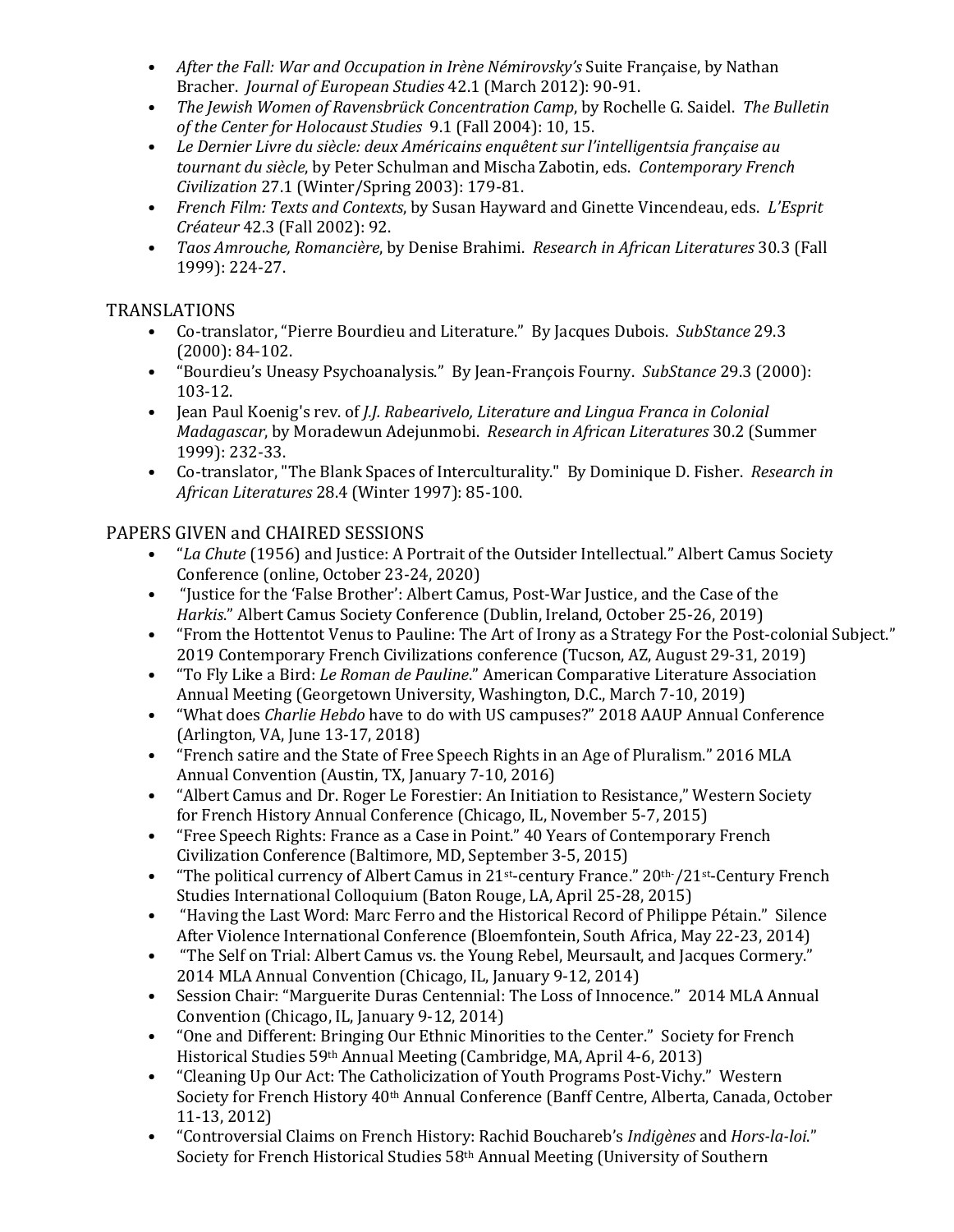California, Los Angeles, CA, March 22-24, 2012)

- Session Chair: "French Imperialism and Historical Revisionism Through Film." Society for French Historical Studies 58th Annual Meeting (University of Southern California, Los Angeles, CA, March 22-24, 2012)
- "The Abstraction of Self, Exile in France." Colloquium "Albert Camus: 50 ans après," (University of Wisconsin-Madison, Madison, WI, April 22-24, 2010)
- "Orientalism Betrayed or the Lure of Freedom. French Policy in the Age of Migration and Terrorism." Modern Language Association Conference (San Francisco, CA, December 08)
- "La Langue et l'identité nationale française: la condition sine qua non." Massachusetts Foreign Language Association Diversity Day (Lasell College, Newton, MA, May 2008)
- "Globalization, Migration, and French National Identity: The Linguistic Prerequisite for Citizenship." Kentucky Foreign Language Conference (Lexington, KY, April 2008)
- "Nicolas Sarkozy's Historical and Political Transgressions: *au service de la République*?" 20th- /21st -Century French and Francophone Studies International Colloquium (Georgetown University, Washington, D.C., March 8, 2008)
- Session Chair: "Cinema and Photography." Midwest Modern Language Association Annual Convention (Cleveland, OH, November 2007)
- "Sarkozy's Paris." Midwest Modern Language Association Annual Convention (Cleveland, OH, November 2007)
- "From Political Cartoons to Genocide: France's Challenges to Turkey's European Integration." Kentucky Foreign Language Conference (Lexington, KY, April 2007)
- "The Visual Power of the Contemporary Cinema of Claire Denis, French *auteure*." Midwest Modern Language Association Annual Convention (Milwaukee, WI, November 2005).
- "French Studies and the Question of Freedom: A Return to the Sartre/Camus Debate." Cold War France and America: New Perspectives, International Symposium (Tallahassee, FL, February 2005).
- "Art's Witness of History, or Learning History Through Art." Midwest Modern Language Association Annual Convention (Chicago, IL, November 2003).
- Session Co-Chair: "Cultural Studies in/as French Studies: Challenges and Territories." Midwest Modern Language Association Annual Convention (Chicago, IL, November 2003).
- "The Popularization of the Aryan Corpus: Institutionalizing a Literary Aesthetic in *les Maisons de la Jeunesse*." 20th- /21st-Century French Studies International Colloquium (Urbana-Champaign, IL, March 2003).
- "Fragmenting Dissension: Revisiting *la banlieue* of *La Haine*." Literature and Film International Colloquium (Morgantown, WV, October 2002).
- "Building Community Over the Politics of Difference in Patrick Chamoiseau's *Texaco*." 20th- /21st-Century French Studies International Colloquium (Hartford, CT, April 2002).
- Session Chair: "Legacies of Violence in Postcolonial Literatures." 20th-/21st-Century French Studies International Colloquium (Hartford, CT, April 2002).
- "The Life and Death of Mina Tannenbaum." Midwest Modern Language Association<br>Annual Convention (Cleveland. OH. November 2001). Session Chair: "Problems of Annual Convention (Cleveland, OH, November 2001). the Postcolonial." Midwest Modern Language Annual Association Convention (Cleveland, OH, November 2001).
- "*Le Gone du Chaâba*: Discovering the Beur Subject in the Margins." Midwest Modern Language Association Annual Convention (Kansas City, MO, November 2000).
- "The Extreme Right and Its Challenge to French Democracy." Twentieth-Century French Studies International Colloquium (Philadelphia, PA, March/April 2000).
- "The Concept of Space in Leïla Sebbar's *Le Chinois vert d'Afrique*." Cincinnati Conference on Romance Languages and Literatures (Cincinnati, OH, May 2000).
- Respondent to Habiba Deming's "Intellectuals/Polemicists and the Algerian Crisis" and F. Nick Nesbitt's "La Créolité: The Variable Geometry of a Polemic." Midwest Modern Language Association Annual Convention (Minneapolis, MN, November 1999).
- "Gaullist Revionism, Mai 68, and the Ideological Manipulations of the Other." Cincinnati Conference on Romance Languages and Literatures (Cincinnati, OH, May 1999).
- "Le désir d'indépendance dans *Outremer* de Brigitte Roüan." Cincinnati Conference on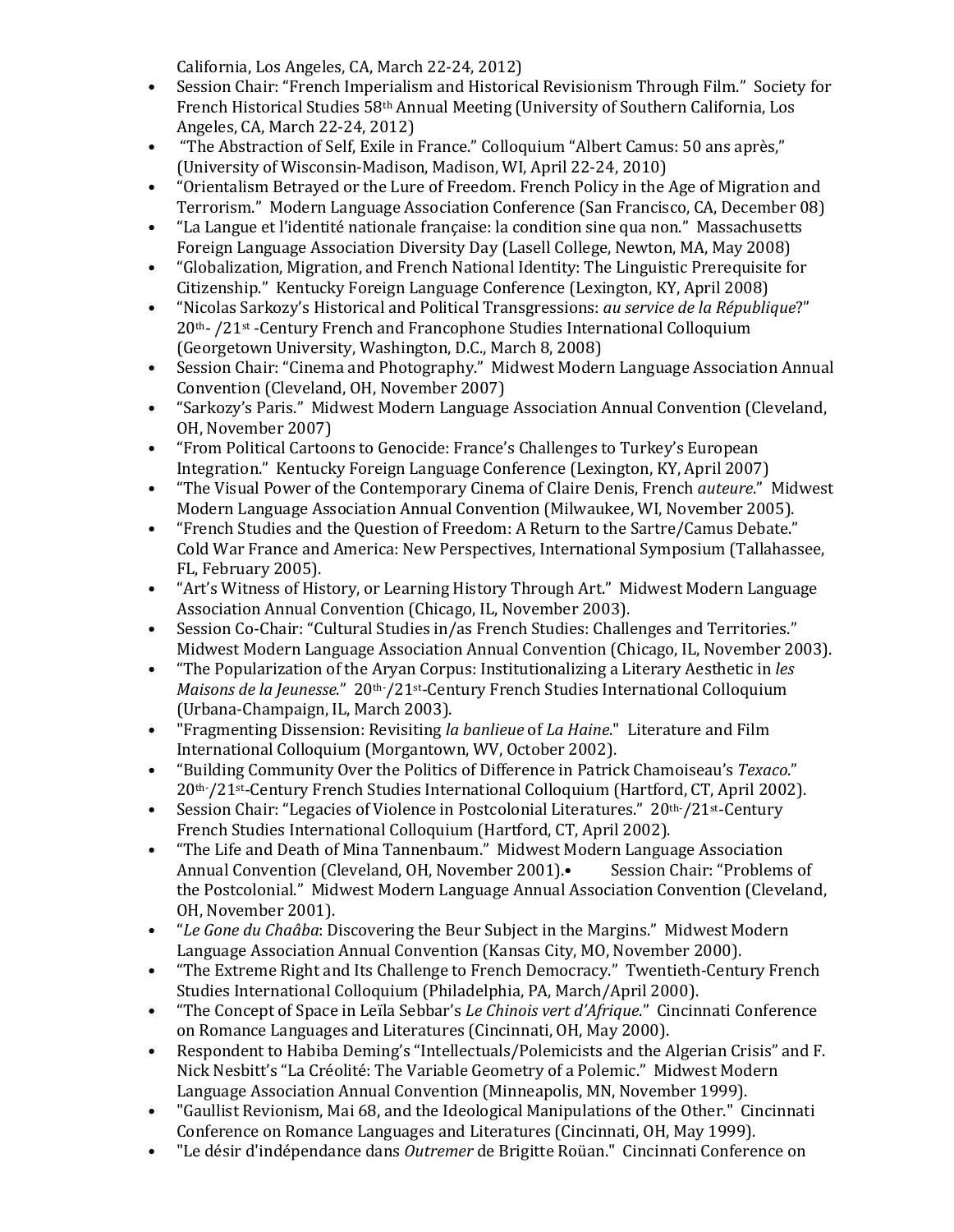Romance Languages and Literatures (Cincinnati, OH, May 1998).

• "Yearning for the Implausible: Simone de Beauvoir's *L'Invitée*." University of North Carolina Conference on Romance Literatures (Chapel Hill, NC, March 1998).

### TEACHING EXPERIENCE

### **University of Vermont Burlington, VT Burlington, VT**

(2002-present) 2009, Promoted to Associate Professor French Department of Romance Languages and Cultures

- HON 196 (HEC), Spring 2015 (1cr.): Independent research project in preparation of Honors Thesis on the topic of Albert Camus's *La Peste* and the philosophical underpinning of Doctors Without Borders.
- HON 196 (HEC), Spring 2014 (1cr.): Independent research project in preparation of Honors Thesis on the topic of French filmmaker Angès Varda
- HCOL 196 *Reading the Holocaust Through French Texts*: A study of past and current perspectives on the Holocaust in France, gained through the readings of representative French works in translation: essays, autobiographical and fictional literature, documentaries, and feature films.
- HCOL 195 *The Pen and the Sword*: A study of the role that French and Francophone intellectuals (actors, artists, film directors, writers, including playwrights and poets) played in Europe (France, England, Belgium) and in the United States in response to the Second World War.
- FR 297 *Readings and Research*, Fall 2021 (1 cr.): Independent research project for a French major who wrote a research paper on contemporary works by Maghrebi authors.
- FR 298 *Advanced Readings and Research*, Spring 2012 (1 cr.): A senior French major wrote a research paper on contemporary French political and sociological discourses on homosexuality.
- FR 298 *Advanced Readings and Research (SL)*, Spring 2006 (6 cr.): A senior French major worked as the teaching assistant for my FR 52 SL course. Her final written project grew from her co-instruction of the course, an introduction to Congolese literature, enhanced by our partnership with Congolese and Rwandan students enrolled at Burlington High School.
- FR 298 *Advanced Readings and Research*, Spring 2003 and Spring 2004 (3 cr.): Two independent studies, one focusing on religion and culture in Madagascar and the other on France's culture wars (1870-1946).
- FR 295 *Sartre and Camus*: A study of their philosophical, literary, and political writings.
- FR 294, GRS 096 *Camera, Lights, Paris!*: A topical approach to the study of French cinema and cinematographic aesthetics, from the medium's beginnings through contemporary films.
- FR 292 *France's Culture Wars*: A study of the sociocultural rifts of modern France set against the history of the French Republic, from its rebirth following the Franco-Prussian War to its present form, which took shape under the presidency of Charles de Gaulle.
- FR 282 *Multiethnic France*: A study of contemporary France through a study of immigration and integration policy, urban policy, and narrative.
- FR 275 *Rebellion in Contemporary French Fiction*: A study of twenty-first-century authors who challenge the French historical narrative through their writing and film.
- FR 275 *Resistance and Memory*: A study of mnemonic representations of the occupation period, including the Resistance, from the myth to literary and cinematographic representations.
- FR 198 *Readings and Research (SL)*, Spring 2016 (1 cr.): Independent research project for a French major who did a teaching practicum in FR 142 with me as her advisor. Her work included observations and written reviews, lesson planning, and instruction, followed by reflection papers.
- FR 198 *Readings and Research (SL)*, Spring 2006 (3 cr.): Eight French majors taught French cultural topics in the target language to elementary age children.
- FR 197 *Readings and Research*, Fall 2004 (1 cr.): An intermediate-level independent study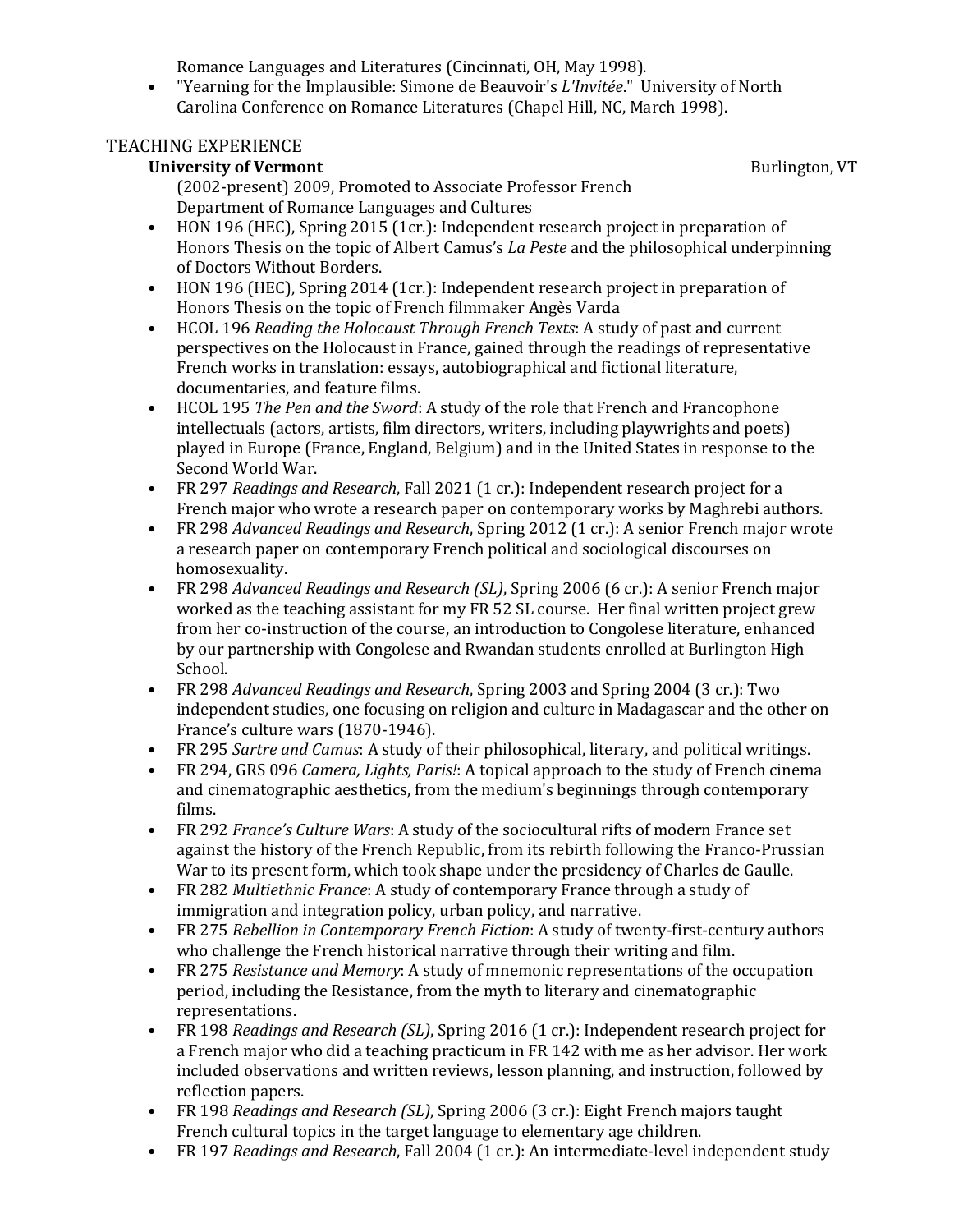focusing on the history of French sport, and specifically the Tour de France.

- FR 195 *The French School, the Cost of a Cultural Education*: A cultural and literary study of Francophone texts (from Sub-Saharan Africa, the Maghreb, the Antilles, and metropolitan France) and, in particular, the role of French education in the production of post-colonial and non-canonical texts.
- FR 142 *French Literature in Context II*: A survey course covering canonical French literary works within their historical and cultural contexts of the 19th and 20th centuries.
- FR 132 *Contemporary France*: An overview of French society today, including geography, politics, social security, immigration, education, media, technology, and the European Union.
- FR 131 *French Culture*: A historical overview of French philosophical, artistic, sociological, and political history from pre-Roman times to the twentieth century.
- FR 107 *Focus on Oral Expression*: An intermediate-level course designed to improve students' pronunciation and proficiency and to refine their conversational and analytical skills.
- FR 101 *French Writing Workshop*: An advanced intermediate writing course designed as an introduction to creative and expository composition, based on the study of classic French and Francophone texts.
- FR 52 *Intermediate Reading and Composition II (STEP)*: An intermediate language course designed as an introduction to the study of French and Francophone literatures and cultures. The added element of STEP focused on professional applications of linguistic skills and cultural knowledge.
- FR 52 *Intermediate Reading and Composition II (SL)*, Spring 2006: An intermediate language course designed as an introduction to the study of Congolese literature and film. The added Service-Learning element applied students' linguistic skills and cultural knowledge to real-life experience, through our partnership with the African refugee community in Burlington.
- WLIT 111 *French/Francophone Intellectuals and the War*: A study of the role of French and Francophone intellectuals (actors, artists, film directors, writers, including playwrights and poets), living in Europe and abroad, during the Second World War.
- WLIT 096 *Get Over It and Write!* (TAP): A study of French and specifically Jewish authors' works on the self.

MA Theses/Papers Advised<br>Primary advisor to **F** 

- Primary advisor to Karl Haloj, French MA in French: Thesis *Vive Nous!: les fondements nationalistes de* La Guerre des boutons (2008 - 2010)
- Primary advisor to Carol Ayer, French MA in French: two research papers (2008- 2009)
- Advisor to Marie-Claude Linteau, French M.A. in France: one research paper (2004- 2005)

MA Theses Chair

- Ryan Engley, Film & Television Studies MA: *Bordwell avec Lacan, or Why Television Narrative Studies Needs Psychoanalysis* (March 26, 2014)

Honors Theses Advised

- Chairperson, Honors thesis in Global and Regional Studies by Alexandra Crosby. (Spring 2021)
- Advisor to Brooklyn Stam: "Impact of Language and History on Identity in Mauritius and La Réunion Through the Lens of Torabully and Marimoutou." (2018-2019)
- Chairperson, Honors thesis in History by Samantha Sullivan. (Spring 2019)
- Advisor to Emma Waters: "The Impossible Task of Healing and Witnessing: The historical philosophy and individual practice within Médecins Sans Frontières." (2015-2016)
- Chairperson, Honors Thesis in French by Derek Neal (Spring 2015)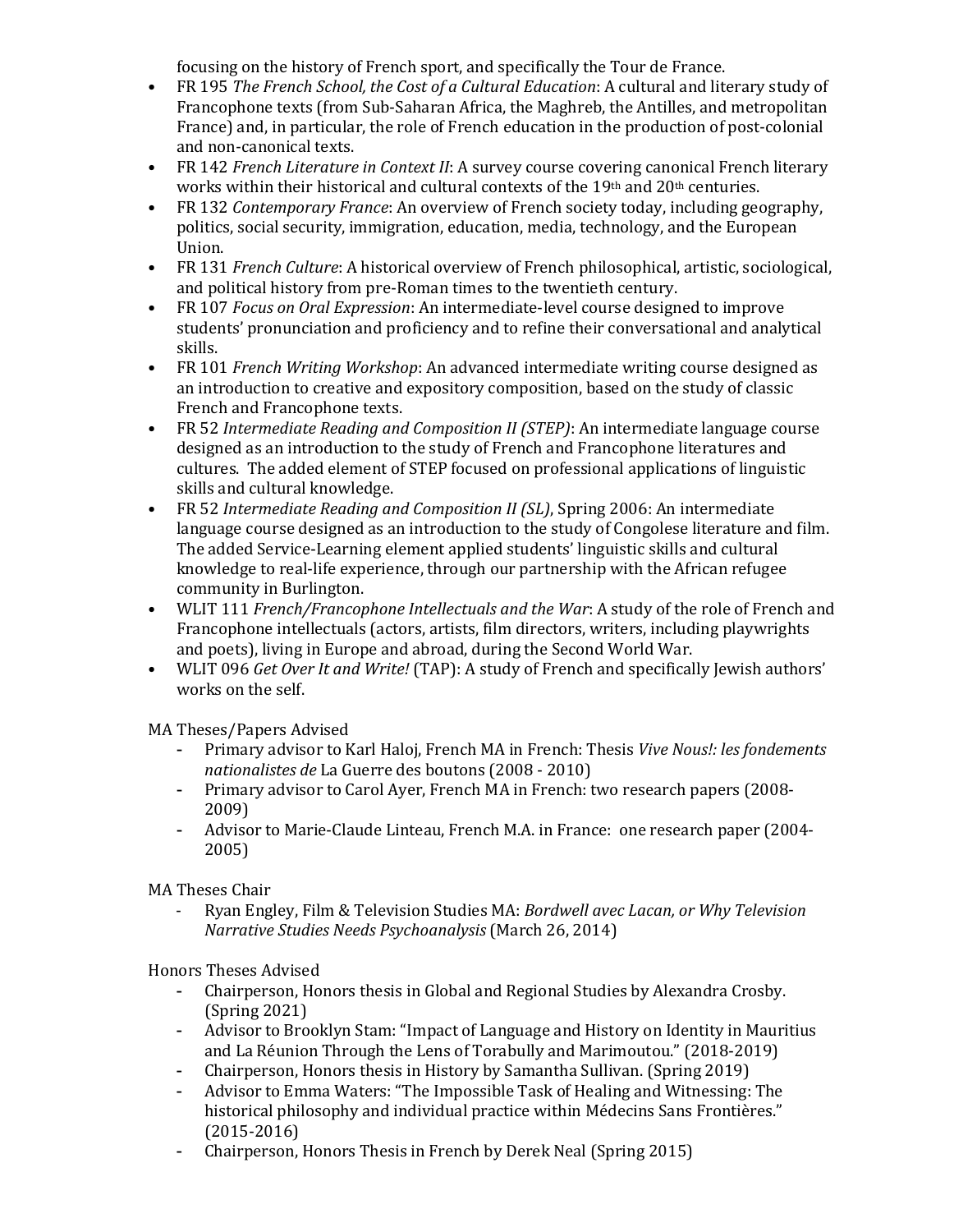- Chairperson, Honors Thesis in History by Geoff Matthews (Spring 2015)<br>- Advisor to Andrew McCue: "Le Devoir du journaliste: François Mauriac
- Advisor to Andrew McCue: "Le Devoir du journaliste: François Mauriac, Albert Camus et la Libération de France." (2013-2014)
- Advisor to Kelsey Hammond: "Medicinal Wines in the Twelfth-Century Mediterranean Renaissance: the Culturally Specific Purposes of Wines in Arnaud de Villeneuve's *Le Livre de vins*." (2012-2013)
- Advisor to Kalle Fjeld: "Interpreting the Maghrebi-French Experience Through the Film Lens: A Historical and Cinematic Perspective on the Descendants of North African Immigrants in France." (2011-2012)
- Chairperson, Honors Thesis in History by Ariel Robbins (April 26, 2012)<br>- Outside reader Honors Thesis in French by Heather Rowles (May 2009)
- Outside reader, Honors Thesis in French by Heather Rowles (May 2009)
- Outside reader, Honors Thesis in French by Jessica Rock (December 2008)<br>- Advisor to Megan Kiernan: "'What Has Become of [French] Women?': An Ex
- Advisor to Megan Kiernan: "'What Has Become of [French] Women?': An Examination of the Socially and Self-Imposed Roles of Women in Simone de Beauvoir's *Le deuxième sexe* and Annie Ernaux's *La Femme gelée*" (2005-2006)
- Chairperson: Honors Thesis in Political Science by Rebekah Liscio (Spring 2005)

### SERVICE and OUTREACH

### **Professional Service**

- Article reviewer for peer-reviewed journals, *MLN* (2018, 2021), *French Studies* (2015-2016, 2021) and *Symposium* (2013, 2020)
- Manuscript reviewer for *Parlons cinéma!*, a textbook designed for the study of contemporary French cinema, with Focus Publishing (Summer 2008)

### **University of Vermont** Burlington, VT

- To the Department of Romance Languages:
	- Member and Chair of the Department of Romance Languages Personnel Committee (Spring 2015-Fall 2016, Spring 2018-present)
	- Member of the Department of Romance Languages Executive Committee (Spring 2015-Fall 2016)
- To the College of Arts and Sciences:
	- Organizer and Faculty Host of the Albert Camus Forum with Robert Zaretsky and Major Jackson (March 23, 2021)
	- Humanities Representative to CAS Admissions Committee (Fall 2013-Spring 2015)
	- Organizer of talk given by John E. Flower: "The Memory of War and Atrocity in Contemporary French Politics," co-sponsored by the Center for Holocaust Studies (March 18, 2013)
	- Departmental representative for incoming student orientation (June 2012)
- To the University:<br>- Creator and pr
	- Creator and primary administrator and facilitator of a study abroad exchange with Sciences Po - Saint Germain-en-Laye (2016-present)
	- Member, Curricular Affairs Committee of the Faculty Senate (2018-present)<br>- Chair, ad-hoc IIVM United Against the Cuts Finance Working Committee (Jan
	- Chair, ad-hoc UVM United Against the Cuts Finance Working Committee (January-May 2021)
	- Member, ad-hoc UVM United Against the Cuts Education Working Committee beginning (December 2020-January 2021).
	- Member, Global Education Ad-hoc Committee/ General Education Framework (February-June 2020)
	- Member, United Academics Civil Rights Committee (2019 2020)
	- Member, Holocaust Studies Faculty Committee (2005-2018)
	- Member of the faculty planning group for the Campus-Wide Faculty Meeting. organized by Office of the Provost, and Moderator of the discussion following the keynote talk (August 21, 2017)